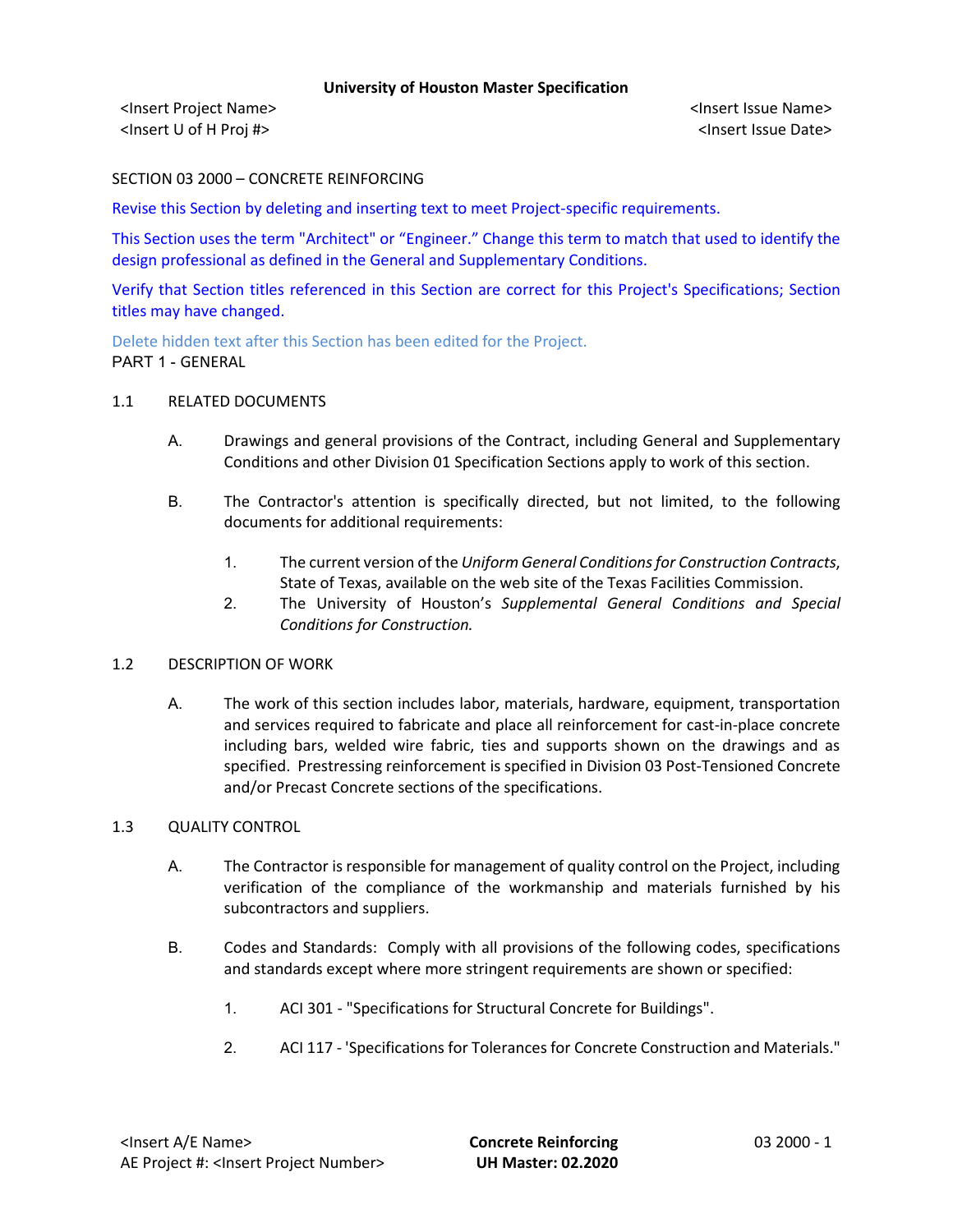|  | <b>University of Houston Master Specification</b> |  |
|--|---------------------------------------------------|--|
|--|---------------------------------------------------|--|

<Insert Project Name> <Insert Issue Name> <Insert U of H Proj #> <Insert Issue Date>

- 3. Concrete Reinforcing Steel Institute (CRSI), "Manual of Standard Practice".
- 4. ANSI/AWS D1.4 "Structural Welding Code Reinforcing Steel"

# 1.4 ACTION SUBMITTALS

- A. Shop Drawings: Submit shop drawings for all reinforcing steel and related accessories for the Engineer's approval complying with the ACI 315 "Guide to Presenting Reinforcing Steel Design Details". Shop drawings shall show arrangement and layout, bending and assembly diagrams, bar schedules, stirrup spacing, splicing of bars, laps of bars, and layout/configuration of all necessary miscellaneous support bars in accordance with CRSI Standards.
- B. Mill Certificates: Submit, for record, mill certificates, and tensile and bend test results signed by Contractor and Producer, for all reinforcement.
- C. Product Data: Submit manufacturer's product data with application and installation instructions for proprietary materials and items, including mechanical splices, hooked anchorage systems, large-headed stud punching shear reinforcement, dowel bar substitute systems, and dowel bar sleeves.
- D. International Code Council (ICC) Evaluation Service Reports: Submit evaluation service reports of approval from ICC Evaluation Service, Inc. for mechanical splice, hooked anchorage systems, large-headed stud punching shear reinforcement and dowel bar substitute systems.

Retain paragraph and associated subparagraphs below if Project is to be LEED v4 certified.

- E. LEED Action Submittals (Projects authorized for LEED certification only)
	- 1. Building Product Disclosure and Optimization Sourcing of Raw Materials:
		- a. Leadership Extraction Practices
			- (1) Extended Producer Responsibility (EPR): Submit documentation indicating that manufacturers have a take back or recycling program for the product purchased.
			- (2) Recycled Content: For products having recycled content, indicate percentages by weight of post-consumer and pre-consumer recycled content.
				- (a) Include statement indicating costs for each product having recycled content.
		- b. Sourcing of Raw Materials: For products that are required to comply with requirements for regional materials, indicating location of material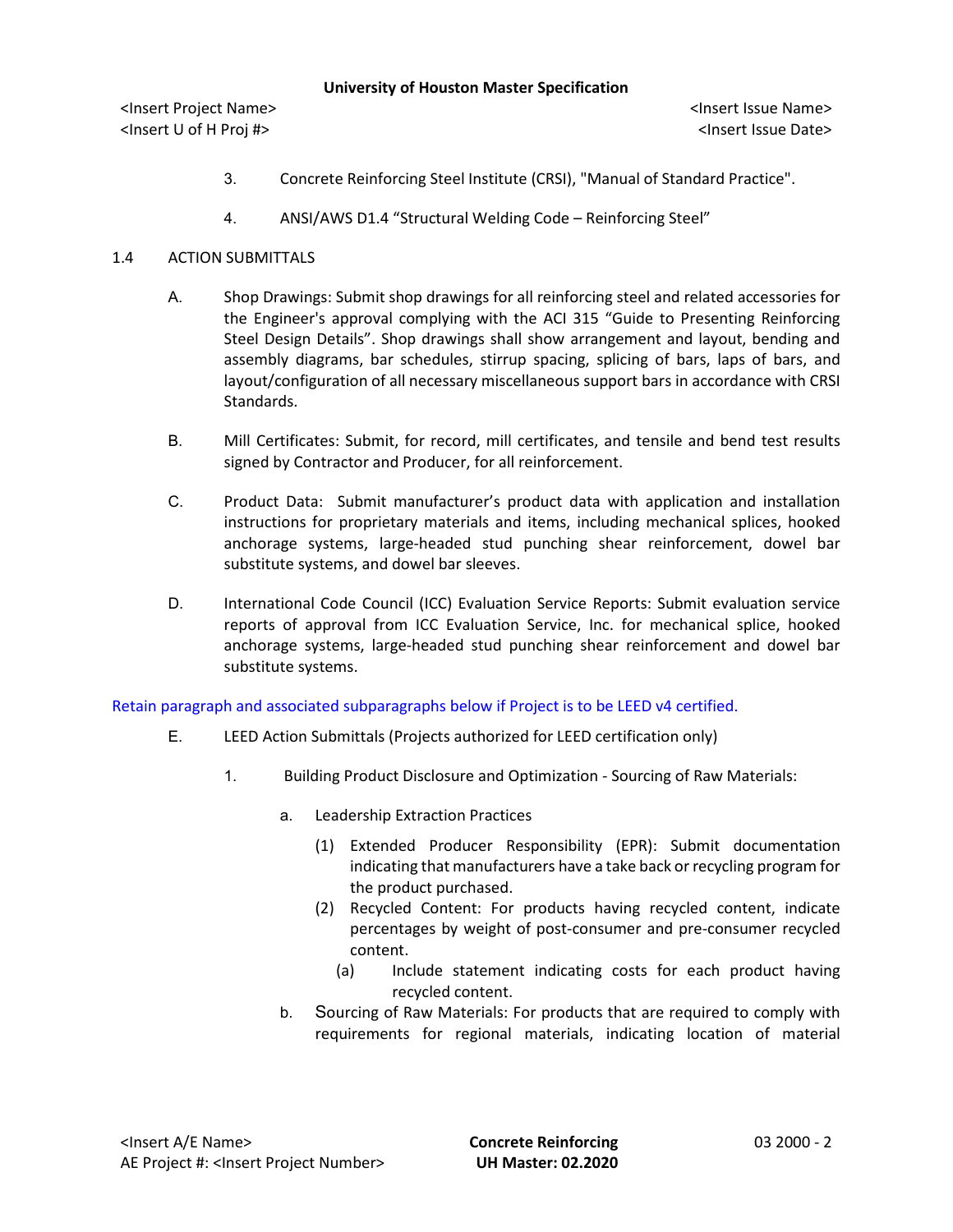<Insert Project Name> <Insert Issue Name> <Insert U of H Proj #> <Insert Issue Date>

manufacturer and point of extraction, harvest, or recovery for each raw material.

- (1) Include statement indicating distance to Project, cost for each regional material and the fraction by weight that is considered regional.
- (2) Product Certificates: For materials manufactured within 100 miles of Project, indicating location of material manufacturer and point of extraction, harvest, or recovery for each raw material. Include distance to Project and cost for each raw material.
- 2. Indoor Environmental Quality, Low Emitting Materials: Building Products must be tested and compliant with the California Department of Public-Health (CDPH) Standard Method V1.1-2010, using the applicable exposure scenario.
	- a. For paints, and coatings, wet applied, include printed statement of VOC content, showing compliance with the applicable VOC limits of the California Air Resources Board (CARB) 2007, Suggested Control Measure for Architectural Coatings or the South Coast Air Quality Management District (SCAQMD) Rule 113-2011.
	- b. Adhesives and Sealants: For wet applied on site products, submit printed statement showing compliance with the applicable chemical content requirements of SCAQMD Rule 1168, effective July 1, 2005 and rule amendment date of January 7, 2005.
		- (1) Product Data: For installation adhesives, indicating VOC content.
	- c. Alternative tests for VOC include ASTM D 2369-10, ISO 11890, ASTM D 6886-03; or ISO 11890-2.
	- d. Methylene Chloride and perchloroethylene may not be added to paints, coating, adhesive or sealants.
	- e. Provide General Emissions Evaluation certificates for adhesives, sealants showing compliance with California Department of Public Health v1.1 emissions testing or equivalent.
- 3. Laboratory Test Reports: For installation adhesives indicating compliance with requirements for low-emitting materials.

# 1.5 INFORMATIONAL SUBMITTALS

Retain paragraph and associated subparagraphs below if Project is to be LEED v4 certified.

- A. LEED Informational Submittals:
	- 1. Building Product Disclosure and Optimization Sourcing of Raw Materials: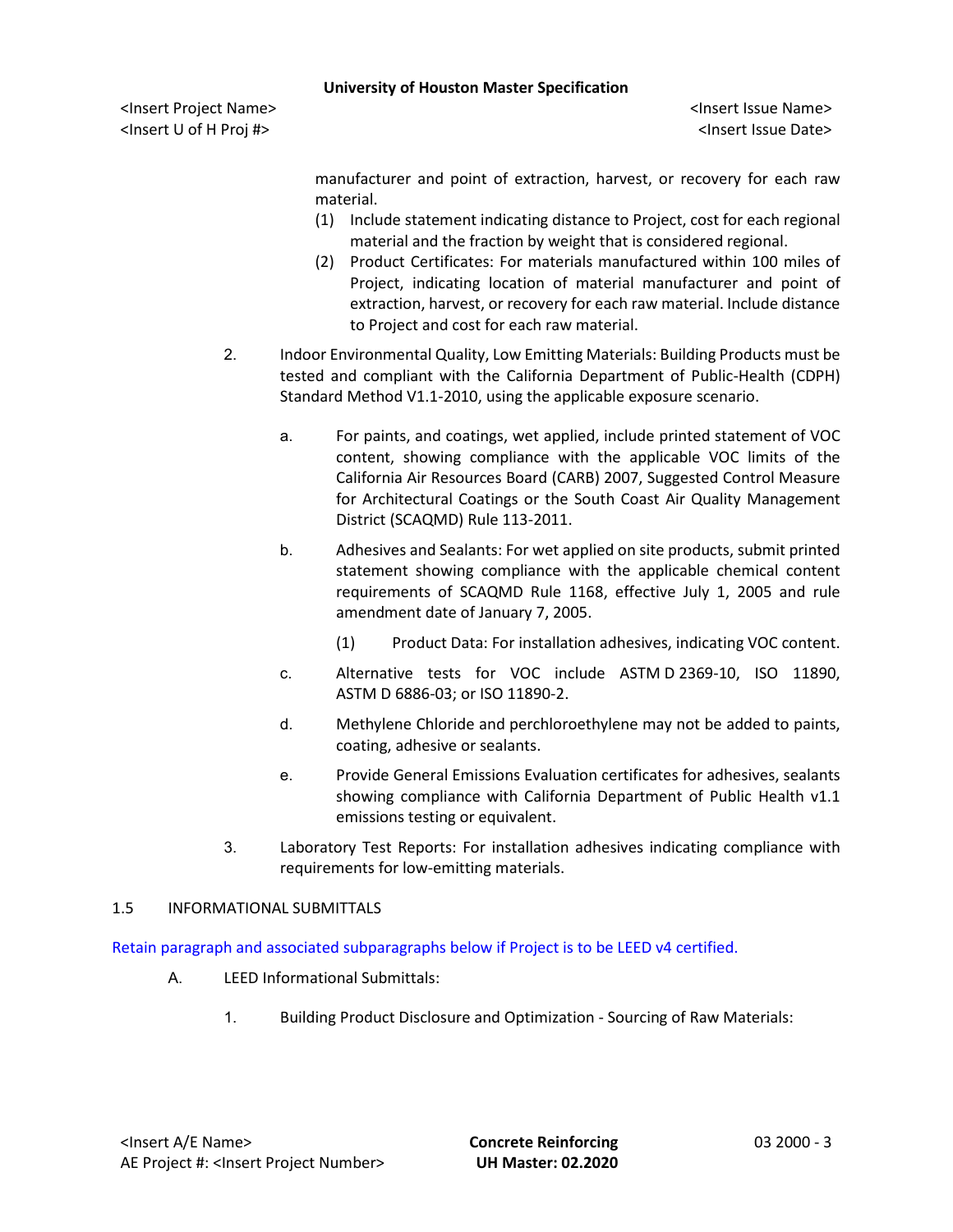<Insert Project Name> <Insert Issue Name> <Insert U of H Proj #> <Insert Issue Date>

- a. Raw Material Sources and Extraction Reporting: Submit Raw materials supplier corporate Sustainability Reports (CSRs); documenting responsible extraction; including extraction locations, long term ecologically responsible land use, commitment to reducing environmental harms from extraction and manufacturing processes, and a commitment to meeting applicable standards or programs that address responsible sourcing criteria.
	- (1) Submit manufacturers' self-declared reports.
	- (2) Submit third party verified corporate sustainability reports (CSR) using one of the following frameworks:
		- (a) Global Reporting Initiative (GRI) Sustainability Report
		- (b) Organization for Economic Co-operation and Development (OECD) Guidelines for Multinational Enterprises
		- (c) UN Global Compact
		- (d) ISO 26000
		- (e) USGBC approved program.
- 2. Building Product Disclosure and Optimization Material Ingredients
	- a. Material Ingredient Optimization: Submit manufacturer's Environmental Product Declaration (EPD) or at least one of the following:
		- (1) GreenScreen V1.2 Benchmark: Third party report prepared by a licensed GreenScreen List Translator, or a full GreenScreen Assessment.
		- (2) Cradle to Cradle: Manufacturer's published literature for the product bearing the Cradle to Cradle logo.
		- (3) International Alternative Compliance Path REACH Optimization
		- (4) Declare: Manufacturer's completed Product Declaration Form
		- (5) Other programs approved by USGBC
	- b. Product Manufacturer Supply Chain Optimization: Submit documentation from manufacturers for products that go beyond material ingredient optimization as follows:
		- (1) Are sourced from product manufacturers who engage in validated and robust safety, health, hazard, and risk programs which at a minimum document at least 99 percent (by weight) of the ingredients used to make the building product or building material, and
		- (2) Are sourced from product manufacturers with independent third party verification of their supply chain that at a minimum verifies:
			- (a) Processes are in place to communicate and transparently prioritize chemical ingredients along the supply chain according to available hazard, exposure and use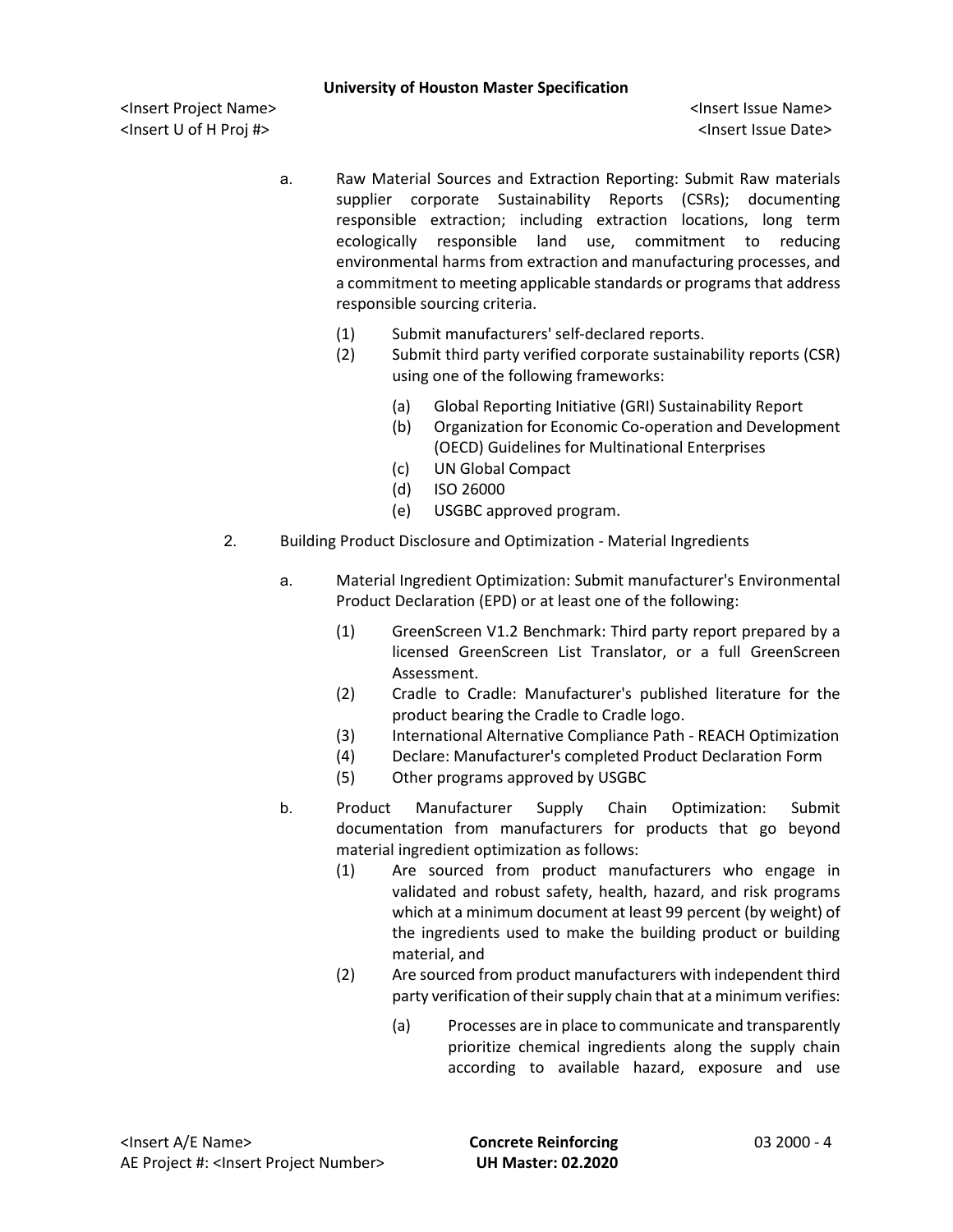<Insert Project Name> <Insert Issue Name> <Insert U of H Proj #> <Insert Issue Date>

information to identify those that require more detailed evaluation

- (b) Processes are in place to identify, document, and communicate information on health, safety and environmental characteristics of chemical ingredients
- (c) Processes are in place to implement measures to manage the health, safety and environmental hazard and risk of chemical ingredients
- (d) Processes are in place to optimize health, safety and environmental impacts when designing and improving chemical ingredients
- (e) Processes are in place to communicate, receive and evaluate chemical ingredient safety and stewardship information along the supply chain
- (f) Safety and stewardship information about the chemical ingredients is publicly available from all points along the supply chain.

# 1.6 PREINSTALLATION CONFERENCE

- A. The Reinforcing-Placing subcontractor shall attend the Pre-Concrete Conference conducted by the Concrete Contractor as described in Division 03 Section "Cast-in-Place Concrete".
- 1.7 TESTING AND INSPECTION
	- A. In advance of fabrication and shipment to the project, the fabricator shall have performed all tests and inspections of reinforcing steel as specified herein.
	- B. Any testing laboratory retained to run tests required by this specification shall meet the basic requirements of ASTM E 329.

# PART 2 - PRODUCTS

# 2.1 MATERIALS

- A. Reinforcement:
	- 1. Reinforcing materials shall be delivered from the mill in bundles that are identified as to heat number and manufacturer and accompanied with mill and analysis test reports and an affidavit from the fabricator/supplier stating that the material conforms to the requirements of the governing ASTM specification listed herein.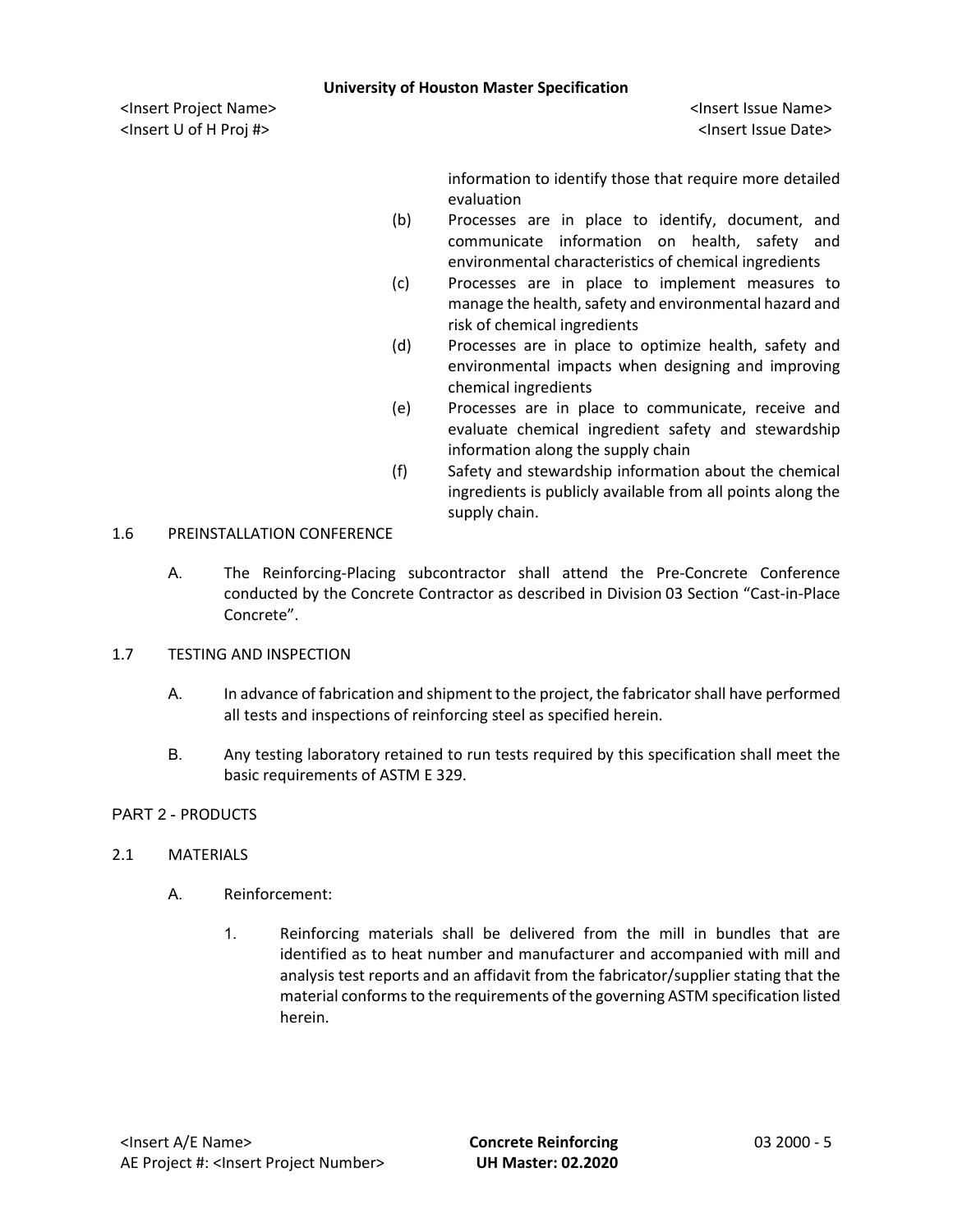<Insert Project Name> <Insert Issue Name> <Insert U of H Proj #> <Insert Issue Date>

- 2. Deformed bar material that is not identifiable according to the criteria listed above shall be tested for tensile strength and bend tests according to ASTM A 615 on a sample of 2 bars for each ten tons or fraction thereof of unidentified material for each bar size. The bars shall be a minimum of 24 inches long. Bend tests are not required for #14 and # 18 bars. Fabricator/supplier shall submit the results of such tests for record.
- 3. Reinforcing Bars: Reinforcing bars shall conform to ASTM A 615, Grade 75 as noted on the drawings.
- 4. Reinforcing Bars: Reinforcing barsshall conform to ASTM A 615 Grade 60 as noted on the drawings.
- 5. Special Requirements for Grade 60 Reinforcing Bars: ASTM A 615 Grade 60 Reinforcing bars used as longitudinal reinforcing in locations as noted on the drawings shall additionally comply with the following requirements.
	- a. The actual yield strength based on mill tests shall not exceed the nominal yield strength  $f_v$  by more than 18,000 psi.
	- b. The ratio of the actual tensile strength to the actual yield strength is not less than 1.25.
- 6. Reinforcing Bars: Reinforcing bars used as longitudinal reinforcing in locations as noted on the drawings shall conform to ASTM A 706.
- 7. Reinforcing Steel: Reinforcing steel used as transverse reinforcing or as spiral reinforcing as noted on the drawings shall conform to ASTM A 1035.
- 8. Weldable Reinforcing Bars: All reinforcing bars noted on the drawings as being required to be welded shall conform to ASTM A 706.
- 9. Galvanized Reinforcing Steel: Provide galvanized reinforcing bars at the locations indicated on the drawings. Galvanized reinforcing bars shall conform to ASTM A 767 Class II (2.0 oz. zinc PSF), hot dipped galvanized after fabrication and bending. Bars that are to be galvanized shall conform to the type of steel required for the given situation as noted on the drawings.
- 10. Epoxy-Coated Reinforcing Steel: Provide epoxy coated reinforcing bars at the locations indicated on the drawings. Epoxy coated reinforcing bars shall conform to ASTM A 775. Bars that are to be epoxy coated shall conform to the type of steel required for the given situation as noted on the drawings.
- 11. Epoxy-Coated Fabricated Reinforcing Steel: Provide reinforcing bars that are epoxy-coated after fabrication at the locations indicated on the drawings. Reinforcing bars that are epoxy-coated after fabrication shall conform to ASTM A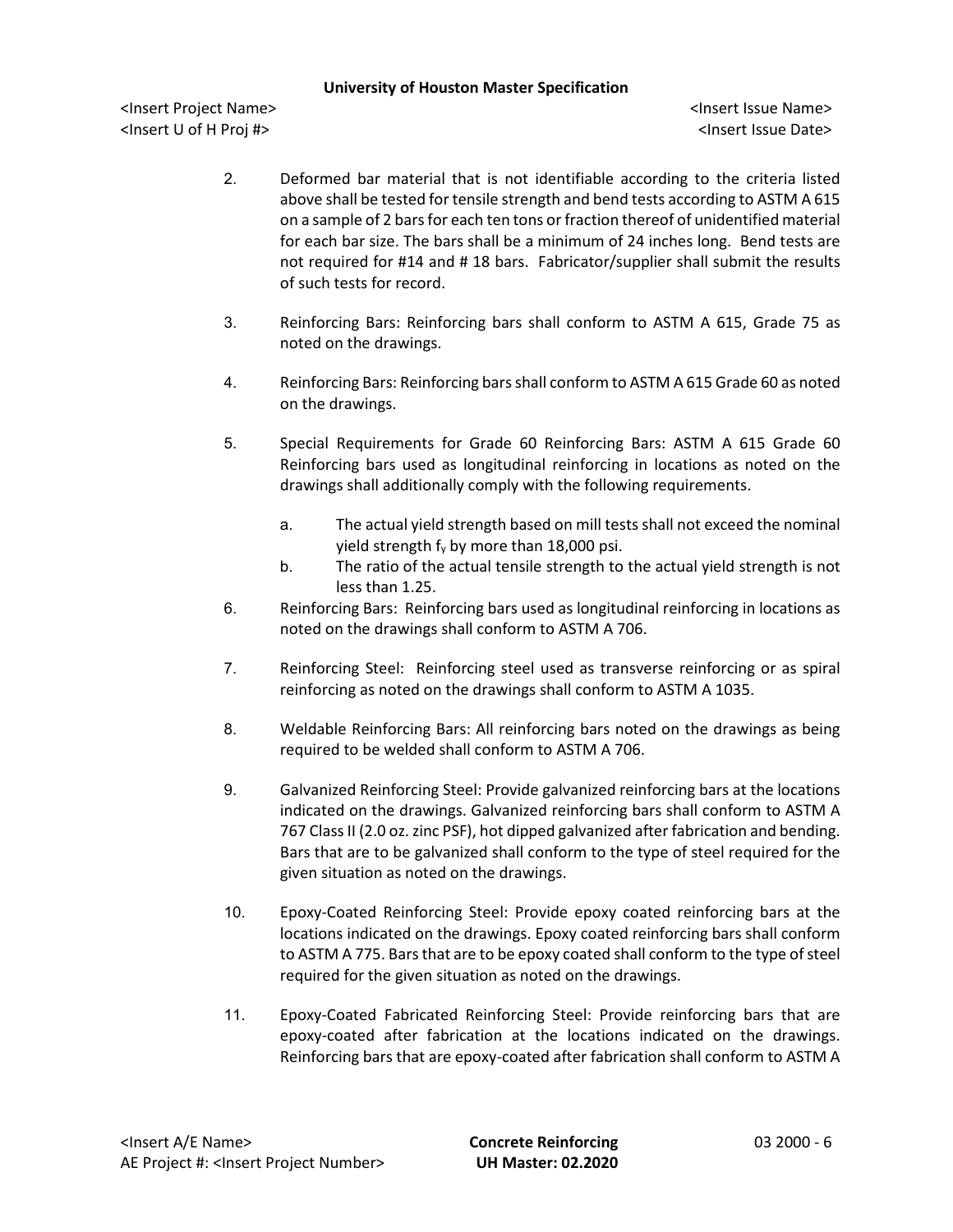<Insert Project Name> <Insert Issue Name> <Insert U of H Proj #> <Insert Issue Date>

934. Bars that are to be epoxy-coated shall conform to the type of steel required for the given situation as noted on the drawings.

- 12. Use Reinforcing steel made from 90% recycled material, 2/3 of which shall be post-consumer material. A minimum of 50% of the material in the reinforcement must have been extracted, harvested, or recovered as well as manufactured, within 500 miles of the project site.
- 13. Plain Steel Welded Wire Reinforcement: ASTM A 185 with a yield strength of 65,000 PSI. Provide in flat sheets only.
- 14. Deformed-Steel Welded Wire Reinforcement: ASTM A 497 with a yield strength of 70,000 PSI. Provide in flat sheets only.
- 15. Galvanized Plain-Steel Welded Wire Reinforcement: ASTM A 185, fabricated from galvanized steel wire into flat sheets.
- 16. Epoxy Coated Plain-Steel Welded Wire Reinforcement: ASTM A 884, Class A, plain steel.
- 17. Epoxy Coated Deformed-Steel Welded Wire Reinforcement: ASTM A 884, Class A, deformed steel.
- 18. Strands: Uncoated seven wire, one half inch diameter, stress relieved 270 ksi strand low relaxation type, ASTM A 416 "Specification for Uncoated Seven Wire Stress Relieved Strand for Prestressed Concrete" and "Specification for Unbonded Single Strand Tendons" as published by the Post-Tensioning Institute.
- 19. Prestressing Bars: All prestressing bars shall be deformed thread-bars conforming to ASTM A 722 "Specification for Uncoated High Strength Steel Bar for Prestressing Concrete", with a minimum ultimate tensile strength of 150 KSI and other properties as specified on page 11-21 of the PCI Design Handbook, fifth edition. Thread-bars, plate anchorages and couplings shall be furnished by Dywidag Systems International or Williams unless approved otherwise in writing by the Engineer.
- 20. Wire: Smooth wire for spiral reinforcement shall conform to ASTM A 82 with a minimum yield strength of 70,000 PSI.
- 21. Epoxy-Coated Plain-Steel Wire: ASTM A 884,Class A, plain-steel wire.
- 22. Joint Dowel Bars: Smooth bars used to dowel across slab-on-grade construction joints shall conform to ASTM A 615, Grade 40 or ASTM A 36, plain-steel bars. Cut bars true to length with ends square and free of burrs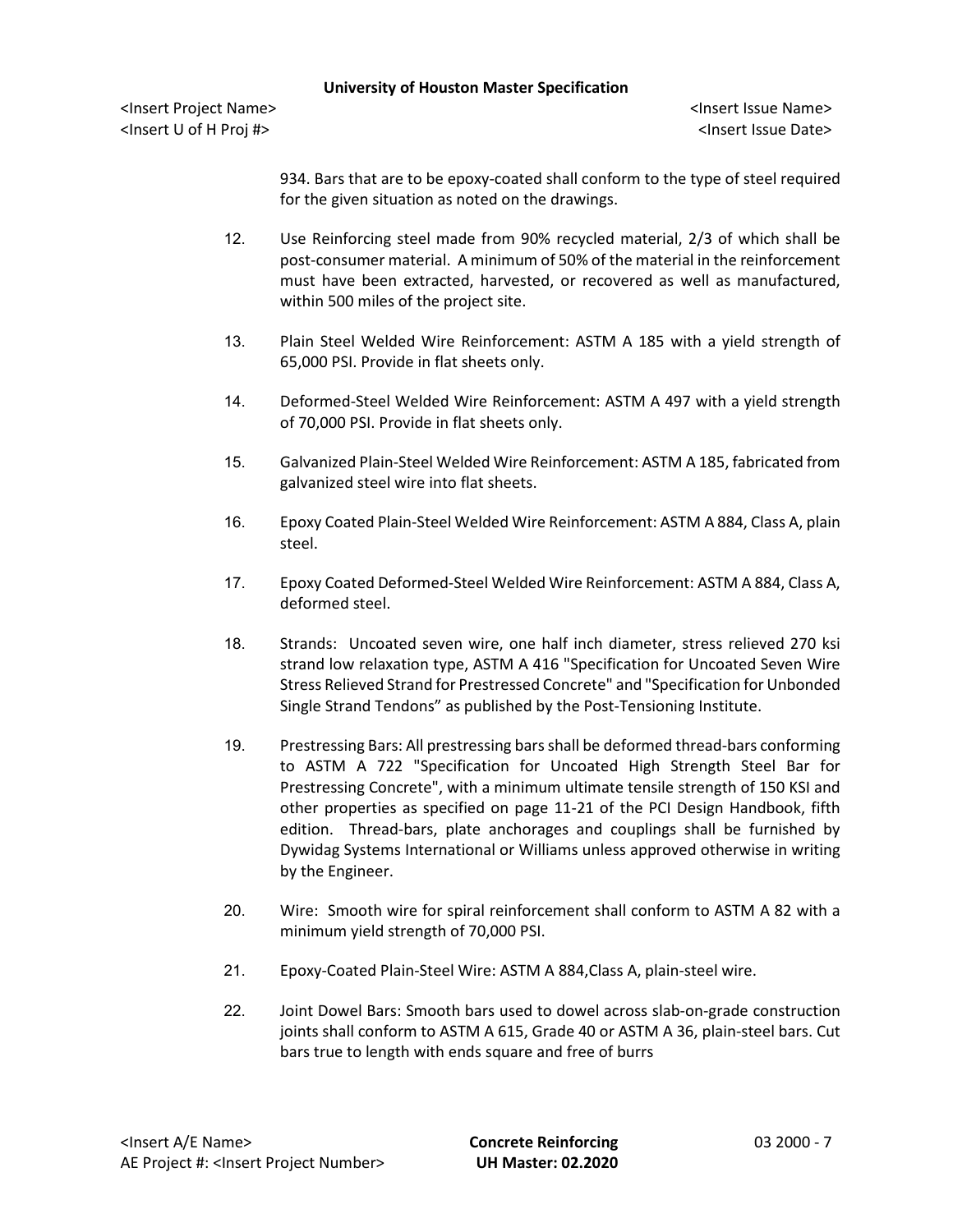<Insert Project Name> <Insert Issue Name> <Insert U of H Proj #> <Insert Issue Date>

- 23. Epoxy-Coated Joint Dowel Bars: Smooth epoxy-coated bars used to dowel across slab-on-grade construction joints shall conform to ASTM A 775 with ASTM A 615, Grade 40 or ASTM A 36 plain-steel bars. Cut bars true to length with ends square and free of burrs.
- 24. Dowel Bar Sleeves: Plastic or gage metal (26 ga. min.) sleeves with an inside diameter of 1/16 inch greater than the dowel bar that it encases, that have the strength, durability, and design to provide free movement of the dowel relative to the concrete slab and that are specifically manufactured for this purpose.
- 25. Alternate Slab-on-Grade Joint Load Transfer Systems: A system that consists of flat, ASTM A 36 plate that is saw cut into a square or rectangular shape and is embedded into or encased by a plastic sleeve that allows movement in both lateral directions but not in the vertical direction. Acceptable systems are manufactured by PNA Construction Technologies with products known by the names "Diamond Dowel System" and "PD<sup>3</sup> Basket" and Greenstreak Group Inc. with products known as "Speed Plate' and "Double-Tapered Basket".
- 26. Tie Wire: Tie wire shall be annealed steel tie wire, minimum 16 gauge.
	- a. Tie wire in architecturally exposed concrete shall be plastic coated or stainless steel.
	- b. Tie wire for epoxy-coated reinforcement shall be epoxy-coated.
	- c. Tie wire for galvanized reinforcement shall be galvanized.
- 27. Headed Steel Stud Punching Shear Reinforcement: Punching shear reinforcement using headed studs welded to flat bars shall be manufactured in conformance with ASTM A1044 and approved by the ICC Evaluation Service, Inc. as expressed in an ICC Evaluation Report for use as punching shear reinforcement for slabs and footings designed in accordance with ACI 421.1. The following are acceptable products:

# "Decon Studrails", Decon "Dayton Shear Resistance System (DSR) D-140", Dayton Superior Corporation "Suncoast Stud Reinforcement System", Suncoast Post-Tension, Ltd.

- 28. Supports for Reinforcement: Provide supports for reinforcement including bolsters, chairs, spacers and other devices for spacing, supporting and fastening reinforcing bars and welded wire fabric in place. Use wire bar type supports complying with CRSI recommendations.
	- a. Slabs-on-Grade: Use precast concrete bar supports (dobies) or supports with sand plates or horizontal runners designed for use on ground.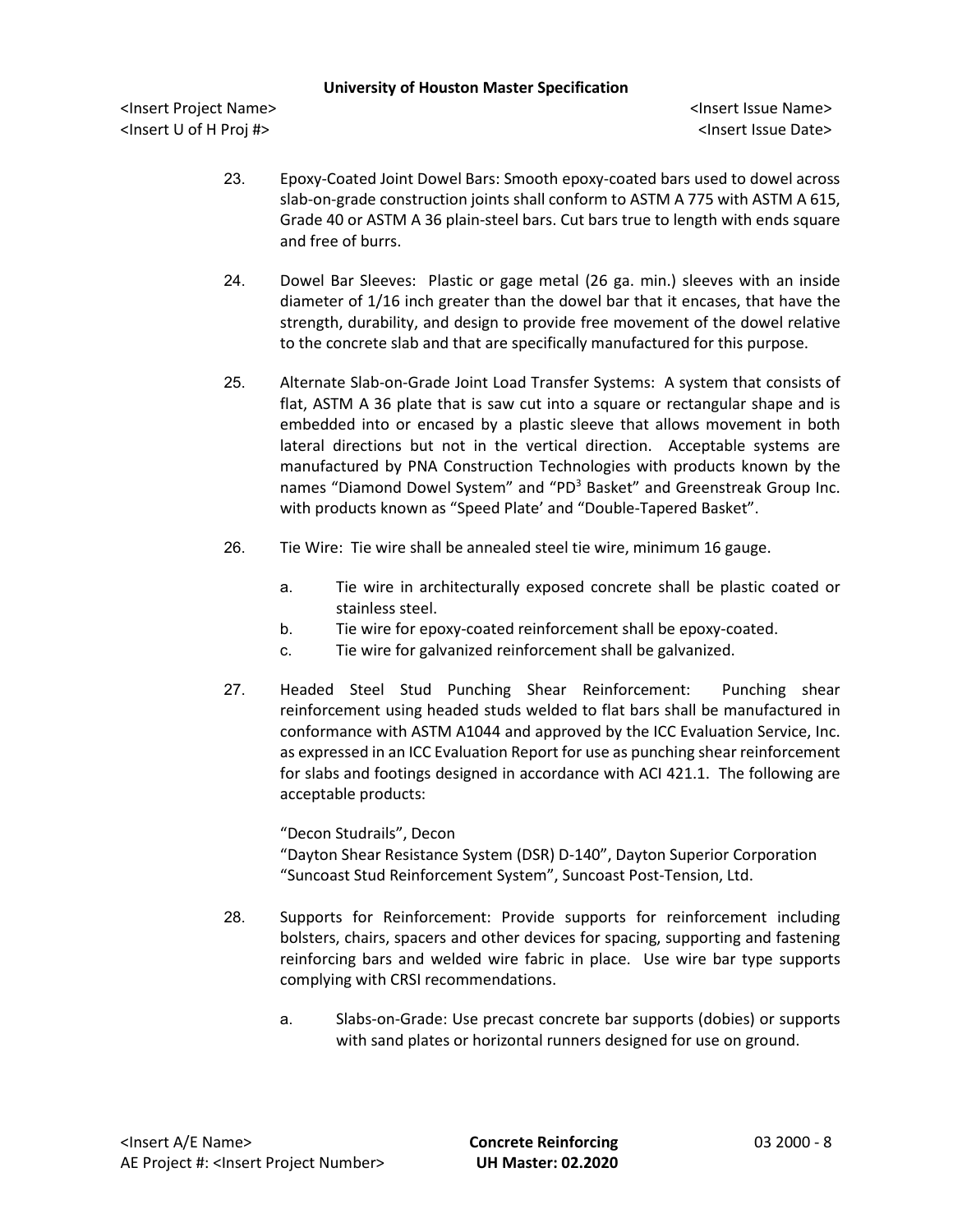<Insert Project Name> <Insert Issue Name> <Insert U of H Proj #> <Insert Issue Date>

- b. Spread Footing Bottom Reinforcement: Use precast concrete bar supports (dobies) or chairs designed for soil-supported slabs.
- c. Mat Foundation: Use precast concrete bar supports (dobies), chairs designed for soil-supported slabs, or poured-in-place concrete curbs.
- d. Exposed to View Concrete: Provide supports with legs which are plastic protected stainless steel protected (CRSI, Class 2).
- e. Support of Epoxy-Coated Reinforcement: Provide epoxy-coated or other dielectric-polymer-coated wire bar supports to support epoxy-coated reinforcement.
- f. Support of Galvanized Reinforcement: When NOT exposed to view, provide galvanized wire bar supports to support galvanized reinforcement. In all exposed to view conditions provide supports with legs which are plastic protected stainless steel protected (CRSI, Class 2).
- B. Coating Repair Materials: Repair damaged areas of epoxy-coated or galvanized reinforcement using the following products.
	- 1. Epoxy Repair Coating: Liquid, two-part, epoxy repair coating compatible with epoxy coating on reinforcement and complying with ASTM A 775.
	- 2. Zinc Repair Material: ASTM A 780, zinc-based solder, paint containing zinc dust, or sprayed zinc shall be used to repair damaged areas of galvanized reinforcement.
- 2.2 SPLICES
	- A. End Bearing Compression Splices: Members with end bearing compression splices shall have vertical bars saw cut or otherwise finished for true bearing. Bar ends shall terminate in flat surfaces within 1 1/2 degrees of a right angle to the axis of the bars and shall be fitted within 3 degrees of full bearing after assembly. Splice bars shall be held in concentric contact by a suitable device. The following are acceptable end bearing compression devices:

"Speed Sleeve", Erico Products, Inc. "G-Loc", BarSplice Products, Inc. or other Engineer-approved product.

- B. Mechanical Tension Splices:
	- 1. Mechanical splices shall conform to Type 1 and Type 2 splices.
		- a. Type 1 splice shall develop 1.25 times the specified yield strength of the splice bar.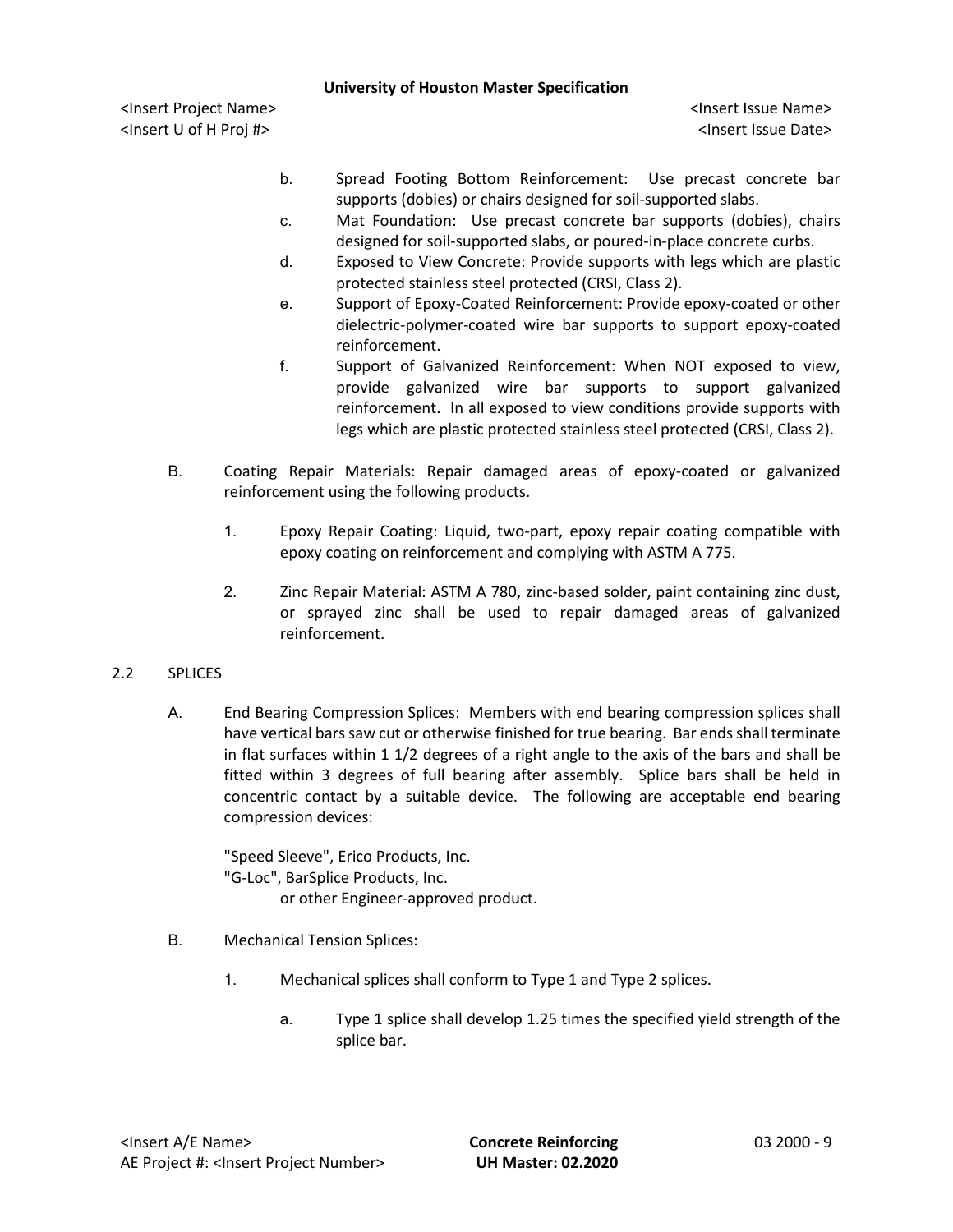<Insert Project Name> <Insert Issue Name> <Insert U of H Proj #> <Insert Issue Date>

- b. Type 2 splice shall meet the requirements of Type 1 splice and, in addition, develop the full tensile strength of the splice bar.
- 2. Splices shall be approved by the ICC-Evaluation Service, Inc and shall have the Evaluation Report submitted for Engineer review.
- 3. The bar ends that are to attach to the splice shall be prepared and installed in accordance with the manufacturer's requirements.
- 4. The following are acceptable mechanical tension splices (splices qualified for use with grade 75 bars are parenthetically noted):

"BarLock, S-Series", Dayton Superior.

- "US/MC-SAE Mechanical Coupler", Dayton/Richmond, Inc.
- "DB Grout Sleeve", Dayton/Richmond
- "ZAP Screwlok", BarSplice Products, Inc. (qualified for use with grade 75 bars)

"BPI Grip XL System", Barsplice Products, Inc.

"Taper Threaded Grip Twist System", Barsplice Products, Inc.

"Lenton Coupler", Erico Products, Inc. (for grade 75 bars, use only "Standard Coupler")

- "NMB Splice Sleeve", Splice Sleeve North America" (qualified for grade 75 #7 bars and higher)
- "BarLock, L-Series", Dayton Superior
- "Taperlok Couplers", Dayton Superior
- "Lenton Interlok", Erico Products, Inc.
- "Griptec", Dextra Manufacturing Co.

or other Engineer-approved product.

- C. Dowel Bar Replacement: All grade 60 reinforcing steel dowel bars shown on the drawings crossing concrete construction joint surfaces with inserts cast flush against the form and having reinforcing bars connected to the insert in a subsequent concrete pour shall conform to the following:
	- 1. Splice connection to the insert shall develop the 1.25 times the specified yield strength and the full tensile strength of the spliced bar.
	- 2. Splices shall be approved by the ICC Evaluation Service, Inc. as expressed in an ICC Evaluation Service Report which shall be submitted for review.
	- 3. The following are acceptable products (for use only with grade 60 bars):

"Lenton Form Saver", , Erico Products, Inc. "DB-SAE Dowel Bar Splicer", Dayton/Richmond, Inc. or other Engineer-approved product.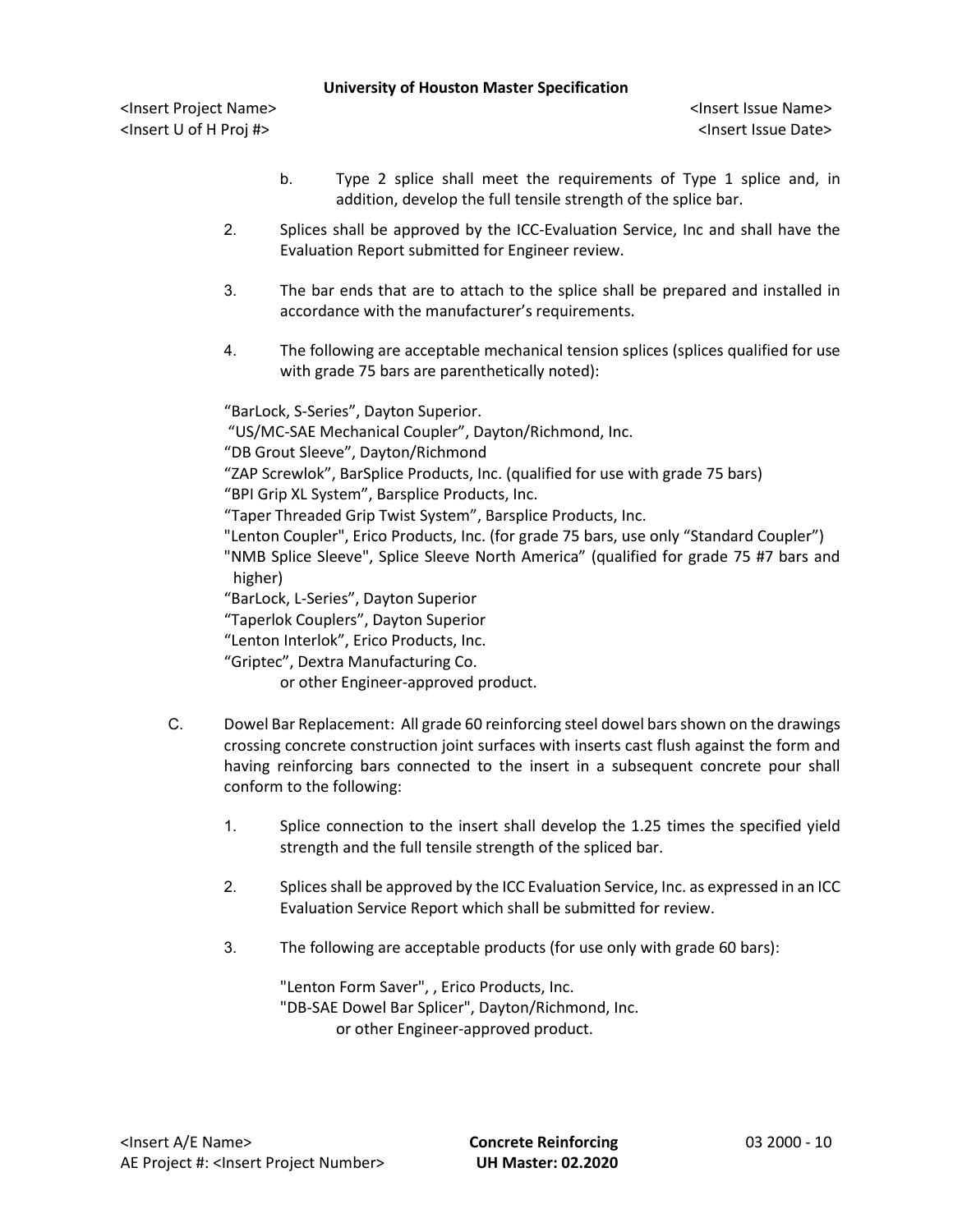<Insert Project Name> <Insert Issue Name> <Insert U of H Proj #> <Insert Issue Date>

- D. Hooked Anchorage Replacement: Reinforcing bar terminations shall be manufactured out of ASTM A 576 material and shall develop the full tensile strength of the bar when installed at the manufacturer's recommended depth.
	- 1. The anchorage shall be approved by the ICC Evaluation Service Inc. as expressed in an ICC Evaluation Service Report which shall be submitted for review.
	- 2. The following are acceptable products (for use only with grade 60 bars):

"Lenton Terminator", Erico Products, Inc. or other Engineer-approved product.

# PART 3 - EXECUTION

# 3.1 FABRICATION AND DELIVERY

- A. Bending and Forming: Fabricate bars of indicated sizes and accurately form to shapes and lengths indicated and required, by methods not injurious to materials. Do not heat reinforcement for bending. Bars shall be free from injurious defects, have a workmanlike finish with no excessive rust and/or pitting and have no unusual kinks or bends.
- B. Marking and Shipping: Bundle reinforcement and tag in accordance with Section 7.4.5 of the CRSI "Manual of Standard Practice". Transport and store at site so as not to damage material. Keep sufficient supply of tested, approved and proper reinforcement at the site to avoid delays. Maintain reinforcing bars free of mud, dirt, grease, or other coating.
- C. Repair of Epoxy-Coated Reinforcing: Repair cut and damaged epoxy coatings on fabricated reinforcing before delivery with epoxy repair coating according to ASTM D 3963

# 3.2 PLACING REINFORCEMENT

- A. Comply with CRSI recommended practice for "Placing Reinforcing Bars", for details and methods of reinforcement placement and supports and as herein specified.
- B. Before placing reinforcement and again before concrete is placed, clean reinforcement of loose rust and mill scale, earth, ice and other materials which reduce or destroy bond with concrete.
- C. Accurately position, support and secure reinforcement against displacement by formwork, construction, or concrete placement operations. Locate and support reinforcing by chairs, runners, bolsters, spacers and hangers, as required. Exercise particular care to maintain proper distance and clearance between parallel bars and between bars and forms. Provide spreaders and spacers to hold steel in position. Support steel at proper height upon approved chairs.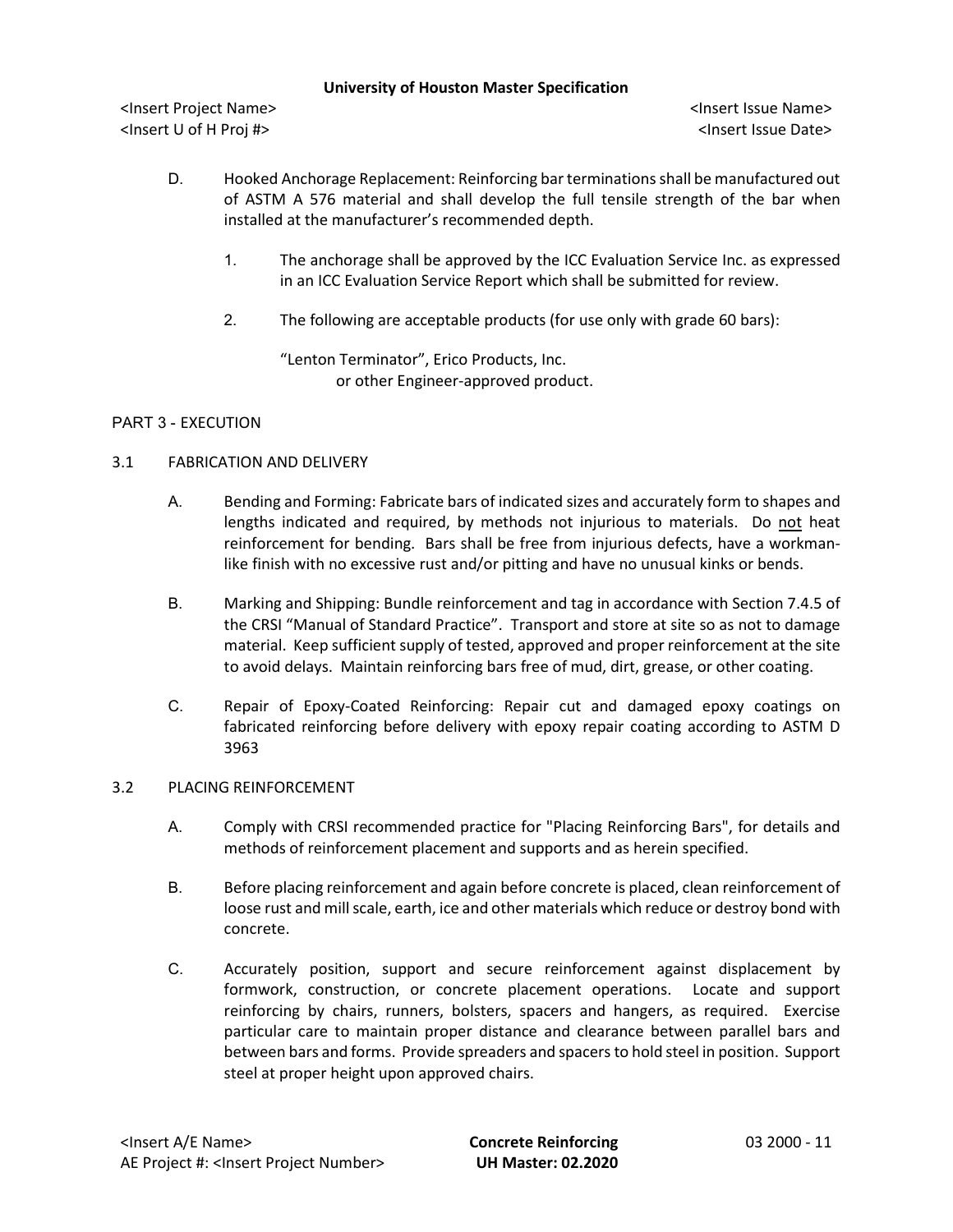<Insert Project Name> <Insert Issue Name> <Insert U of H Proj #> <Insert Issue Date>

- D. Place reinforcement to obtain at least minimum coverages for concrete protection. Arrange, space, and securely tie bars and bar supports to hold reinforcement in position during concrete placement operations. Set tie wires so ends are directed into concrete, not toward exposed concrete surfaces.
- E. Support of Spread Footing Reinforcing Steel
	- 1. Bottom Steel: Support bottom reinforcing mat to provide the specified clearance to the bars. Spacing between supports shall not exceed 4'-0" centers each way.
	- 2. Top Steel: Support top reinforcing on steel angle frames braced in both directions or on special standee support bars. Spacing between supports shall not exceed 4'-0" centers each way. The depth of the supports shall provide the specified clearance from the bars to the top of the concrete. The design of the support steel shall be the responsibility of the Contractor in accordance with Concrete Reinforcing Steel Institute (CRSI), "Manual of Standard Practice".
- F. Support of Mat Foundation Reinforcing Steel
	- 1. Bottom Steel: Support bottom reinforcing mat to provide the specified clearance to the bars. Spacing between supports shall not exceed 4'-0" centers each way.
	- 2. Top Steel: Support top reinforcing on steel angle frames braced in both directions or on special standee support bars. Spacing between supports shall not exceed 4'-0" centers each way. The depth of the supports shall provide the specified clearance from the bars to the top of the concrete. The design of the support steel shall be the responsibility of the Contractor in accordance with Concrete Reinforcing Steel Institute (CRSI), "Manual of Standard Practice".
- G. Install welded wire reinforcement in as long lengths as practicable. Lap adjoining pieces at least one full mesh plus two inches and lace splices with wire. Offset end laps in adjacent widths to prevent continuous laps in either direction.
- H. Coordinate with other trades and expedite materials and labor to avoid omissions and delay.
- I. Install waterproof membrane or vapor barrier as specified prior to placing steel for concrete slabs-on-grade.
- J. Extend reinforcement continuous through construction joints unless otherwise shown on the drawings.
- K. Slab-on-Grade Joint Dowel Bars: Support slab-on-grade joint dowel bars independently of support for slab reinforcement on soil supported slab bolsters or specially manufactured cradles such that dowel bar remains parallel to slab surface and at right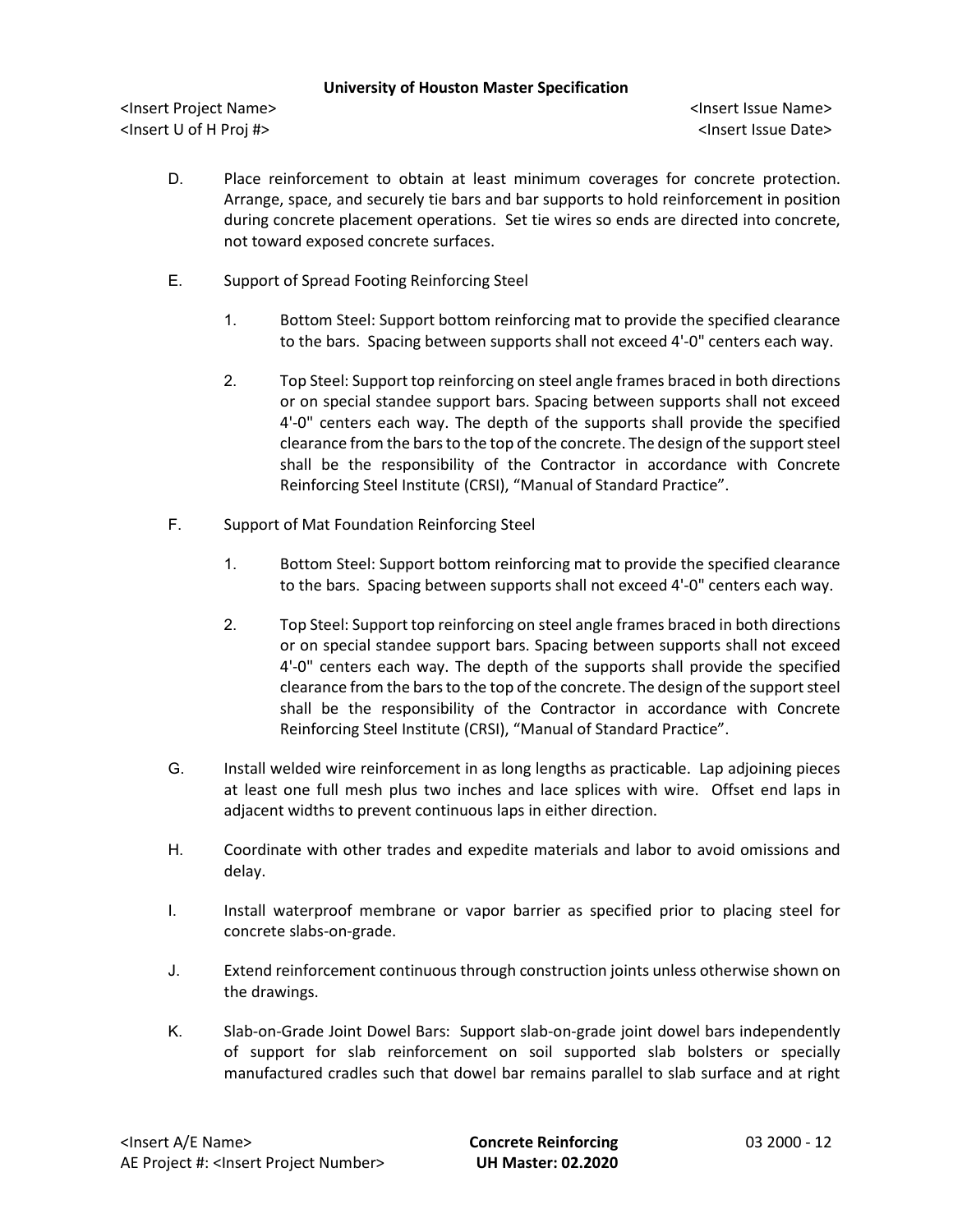<Insert Project Name> <Insert Issue Name> <Insert U of H Proj #> <Insert Issue Date>

angles to joint during concreting operations. Lightly coat the exposed end of the dowel with a paraffin-base lubricant, asphalt emulsion, form oil, or grease or use a dowel bar sleeve.

- L. Alternate Slab-on-Grade Joint Load Transfer Systems: Install the alternate load transfer system in accordance with the manufacturer's instructions such that the largest plane of the flat plate is parallel to the plane of the subgrade on which the slab is bearing.
- M. Provide and place additional reinforcing steel at all sleeves and openings in beams, slabs and walls as specified on the drawings. Where sleeves or openings not shown on the drawings interrupt the reinforcement, consult with Engineer for instructions for placing and splicing of bars. Provide required additional reinforcing steel at no additional cost to the Owner.
- N. Epoxy-Coated Reinforcement: Use epoxy-coated steel tie wires to fasten epoxy-coated reinforcement. Repair cut and damaged epoxy coatings with epoxy repair coating according to ASTM D 3963.
- O. Galvanized Reinforcement: Use galvanized steel tie wires to fasten galvanized reinforcement. Repair cut and damaged zinc coatings with zinc repair material.

# 3.3 SPLICING REINFORCING STEEL

- A. Provide splice as indicated on the drawings. Splice reinforcing bars only at locations shown on the structural drawings and approved shop drawings. Unauthorized or unscheduled splices not approved by the Engineer in writing will not be accepted.
- B. All lap splices in reinforcing steel shall be contact lap splices unless detailed otherwise on the drawings.
- C. Maintain proper cover between reinforcing bars at splices.
- D. Lap unscheduled reinforcing bars not otherwise specified a minimum of 30 bar diameters at splices. Lap welded wire fabric a minimum of one full wire mesh plus two inches.
- E. Reinforcing Steel Placement in Mat Foundations
	- 1. Size, length, spacing, and location of all mat reinforcing steel is shown on the mat plans and details. See details on the drawings for required stagger pattern of top and bottom bar splices and for sequence of placing mat reinforcing steel layers.
	- 2. The number of splices shall be minimized by using bar runs of 60'-0" as much as possible. Unless noted otherwise, continuous top reinforcing bars shall be spliced along column centerlines. Continuous bottom reinforcing bars shall be spliced mid-way between columns.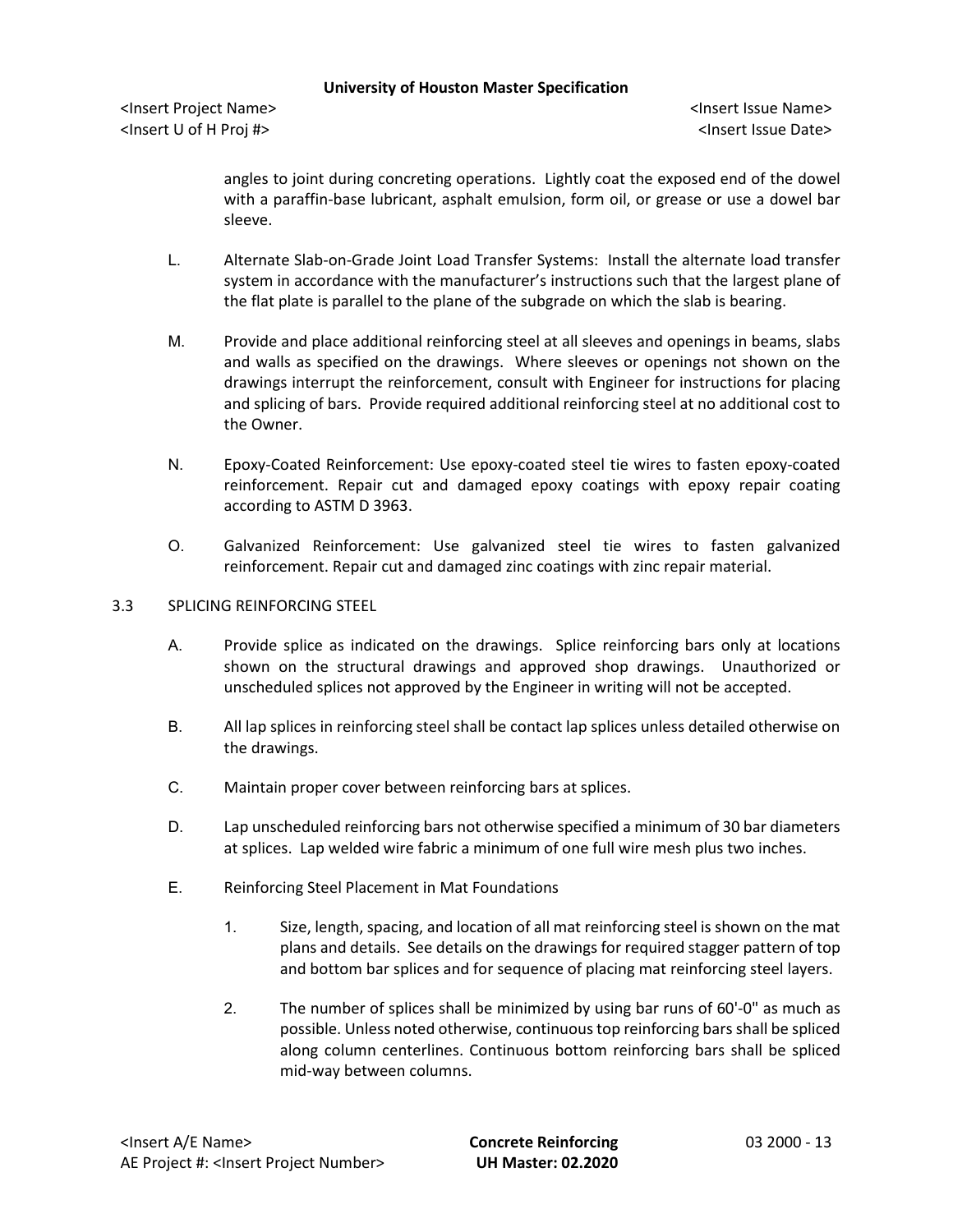<Insert Project Name> <Insert Issue Name> <Insert U of H Proj #> <Insert Issue Date>

- 3. Provide Class B tension lap splices for all bars #11 and smaller. Stagger splices as shown in the typical details.
- 4. Avoid splices of #14 and #18 bars where possible. Where required, a mechanical tension splice as specified shall be provided. No more that 50% of such bars shall be spliced in any 5'-0" width of mat cross-section. Spliced bars shall be staggered with un-spliced bars.
- F. Manufacturer of mechanical tension splice shall be present for first day's installation.
- 3.4 WELDING REINFORCING STEEL
	- A. Welding reinforcing steel is permitted only where specifically shown on the drawings. All welding shall conform to AWS D1.4. Only weldable reinforcing steel conforming to ASTM A 706 or deformed bar anchors conforming to ASTM A 496 shall be permitted. ASTM A 615 bars may not be welded for structural use.
	- B. Tack welding of reinforcement shall only be allowed for preassembled mats and cages.
- 3.5 SHRINKAGE AND TEMPERATURE REINFORCEMENT
	- A. Provide shrinkage and temperature reinforcement as indicated on the drawings at right angles to main top and bottom bars for all structural slabs unless detailed otherwise on the drawings.
- 3.6 PLACEMENT OF WELDED WIRE REINFORCEMENT
	- A. Wherever welded wire reinforcement is specified as reinforcement in pan-formed beams or slabs, it shall be continuous and properly lapped one full wire spacing plus 2" across the entire concrete surface and not interrupted by beam or girders.

# 3.7 REINFORCEMENT IN JOIST DISTRIBUTION RIBS

- A. Provide reinforcement in ribs, minimum one #5 continuous top and bottom unless indicated otherwise on the drawings.
- 3.8 REINFORCEMENT IN COMPOSITE METAL DECK SLAB
	- A. Composite metal deck slabs shall be reinforced as indicated on the drawings.
	- B. Extra Reinforcement Over Girders: Provide additional reinforcing steel over interior girders as shown on the drawings.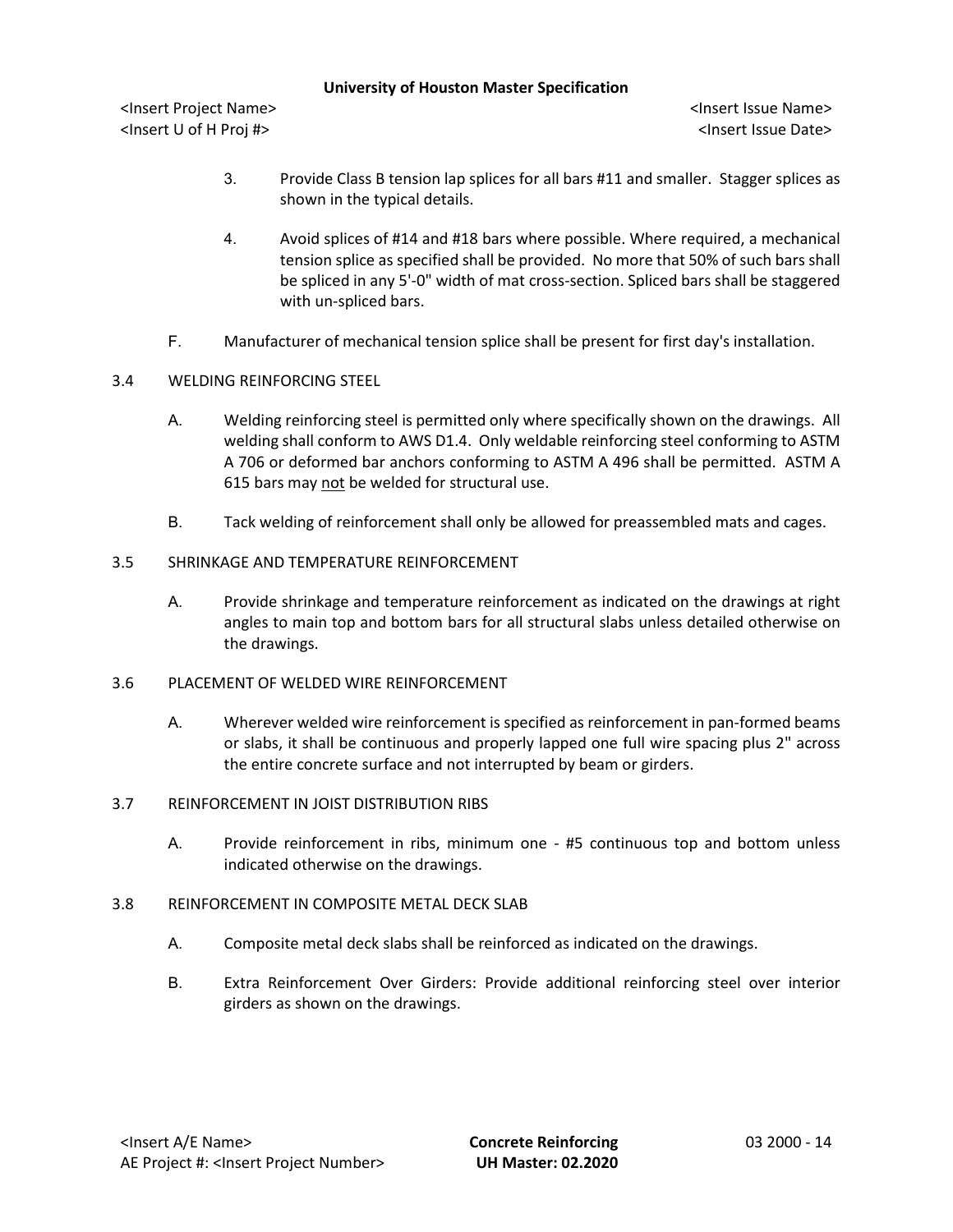<Insert Project Name> <Insert Issue Name> <Insert U of H Proj #> <Insert Issue Date>

- C. Placement of Slab Reinforcement: Provide bolsters, high chairs, and/or additional reinforcing as shown in details on the drawings to support the reinforcing with the clear cover shown on the drawings.
- 3.9 FIBER-REINFORCED CONCRETE IN TOPPING SLABS, SIDEWALKS, AND DRIVEWAYS
	- 1. Provide fibers of the type and at the dosage rate shown on the drawings.
	- 2. The fiber-reinforced concrete shall be produced in accordance with ASTM C 1116 and have a residual strength of 80 psi when tested in accordance with ASTM C 1399.
- 3.10 REINFORCEMENT AROUND OPENINGS IN COMPOSITE METAL DECK SLABS
	- A. For all openings in metal deck not framed with structural steel and greater than 10" in width in either direction, provide additional reinforcing steel as shown in details on the drawings.
- 3.11 REINFORCEMENT IN PAN-FORMED BEAM SLABS
	- A. Reinforcement: Provide reinforcing in pan-formed beam slabs as shown on the drawings.
	- B. Placement of Slab Reinforcement: Provide required bar supports and additional reinforcing as shown in details on the drawings to support slab reinforcing with the clear cover shown on the drawings.
- 3.12 REINFORCEMENT IN GRADE BEAMS
	- A. Provide reinforcing in grade beams as shown on the drawings.
	- B. Bar Support for Grade Beam Cages: Grade beam bottom steel shall be supported at 5'-0" maximum centers using beam bolsters that provide 3" bottom cover to the reinforcing steel. Beam bolsters used shall be designed and manufactured for support on soil.

#### 3.13 REINFORCEMENT IN TOPPING SLABS

A. In addition to fiber reinforcing, provide welded smooth wire reinforcement minimum 6 x 6 W1.4 x W1.4 in all topping slabs unless specified otherwise on the drawings.

# 3.14 REINFORCEMENT IN HOUSEKEEPING PADS

A. In addition to fiber reinforcing, provide welded smooth wire reinforcement 6 x 6 W2.9 x W2.9 minimum in all housekeeping pads supporting mechanical equipment unless detailed otherwise on the drawings.